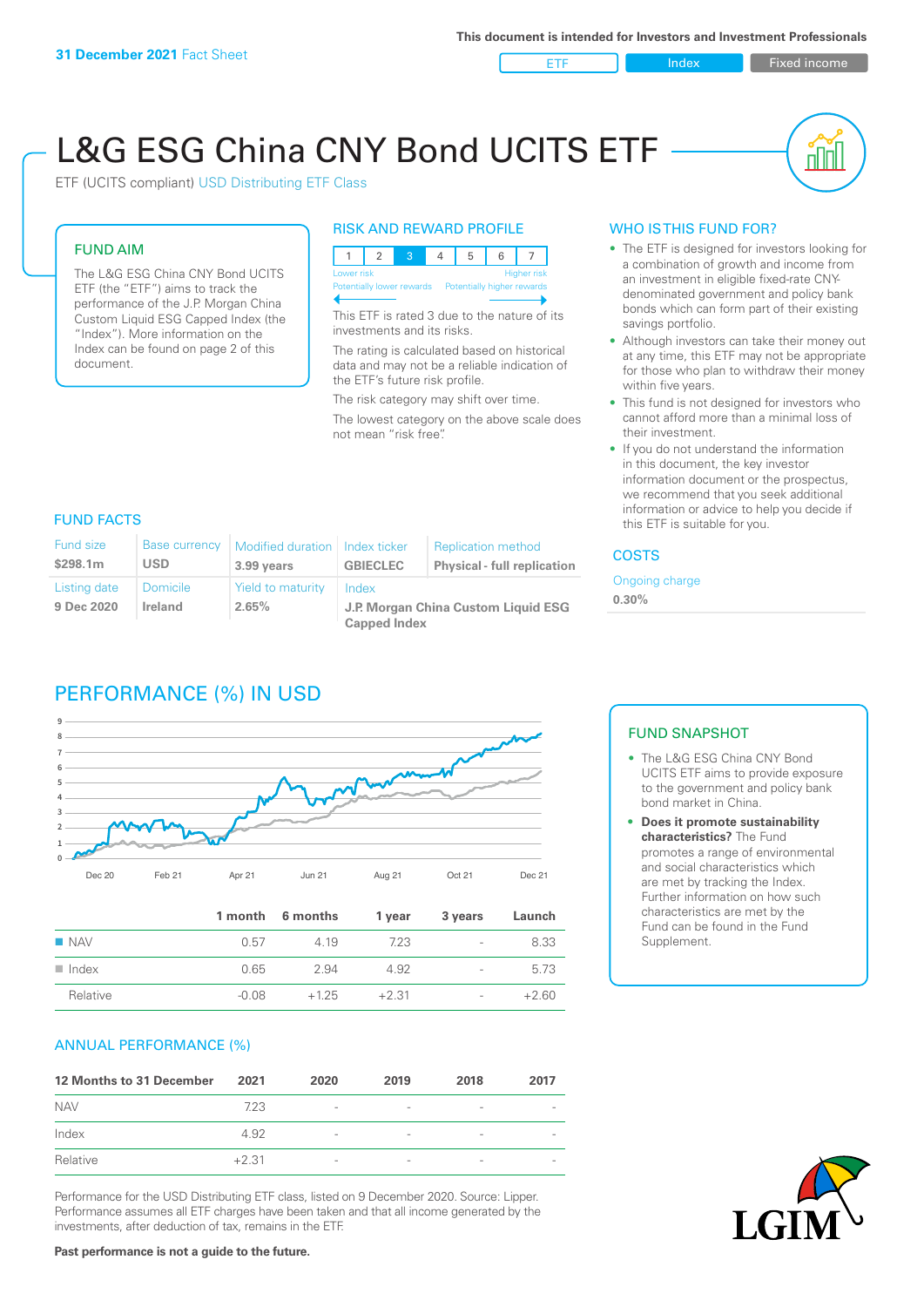# L&G ESG China CNY Bond UCITS ETF

ETF (UCITS compliant) USD Distributing ETF Class

## PORTFOLIO BREAKDOWN

All data source LGIM unless otherwise stated. Totals may not sum due to rounding. In order to minimise transaction costs, the Fund will not always own all the assets that constitute the index and on occasion it will own assets that are not in the index. The number of fund holdings can also differ from the index due to corporate events and proxy holdings.

|                     |       |                                              |              | Top 10 holdings 17.6%<br>Rest of portfolio 82.4%<br>No. of holdings in ETF 156<br>No. of constituents in Index 159                                                                                                                           |                                                                    |  |
|---------------------|-------|----------------------------------------------|--------------|----------------------------------------------------------------------------------------------------------------------------------------------------------------------------------------------------------------------------------------------|--------------------------------------------------------------------|--|
| <b>CURRENCY (%)</b> |       | <b>YEARSTO MATURITY (%)</b>                  |              | TOP 10 HOLDINGS (%)                                                                                                                                                                                                                          |                                                                    |  |
| ■ CNY               | 100.0 | $\blacksquare$ 0 - 5 Years<br>• 5 - 10 Years | 61.6<br>38.4 | China 3.27% 19/11/30<br>China 2.85% 04/06/27<br>China 3.02% 22/10/25<br>China 1.99% 09/04/25<br>China 3.02% 27/05/31<br>China 2.75% 08/08/22<br>China 2.88% 05/11/23<br>China 2.68% 21/05/30<br>China 3.28% 03/12/27<br>China 3.03% 11/03/26 | 2.0<br>1.8<br>1.8<br>1.8<br>1.8<br>1.7<br>1.7<br>1.7<br>1.7<br>1.6 |  |
|                     |       | <b>COUNTRY (%)</b>                           |              |                                                                                                                                                                                                                                              |                                                                    |  |
|                     |       | China                                        | 100.0        |                                                                                                                                                                                                                                              |                                                                    |  |
|                     |       |                                              |              |                                                                                                                                                                                                                                              |                                                                    |  |

#### INDEX DESCRIPTION

The Index aims to track the performance of eligible fixed-rate, bullet, CNY-denominated government and policy bank bonds. The index applies an ESG scoring and screening methodology to tilt toward issuers ranked higher on ESG criteria, and to underweight issuers that rank lower.

#### INDEX FUND MANAGEMENT TEAM



The Index Fund Management team comprises 25 fund managers, supported by two analysts. Management oversight is provided by the Global Head of Index Funds. The team has average industry experience of 15 years, of which seven years has been at LGIM, and is focused on achieving the equally important objectives of close tracking and maximising returns.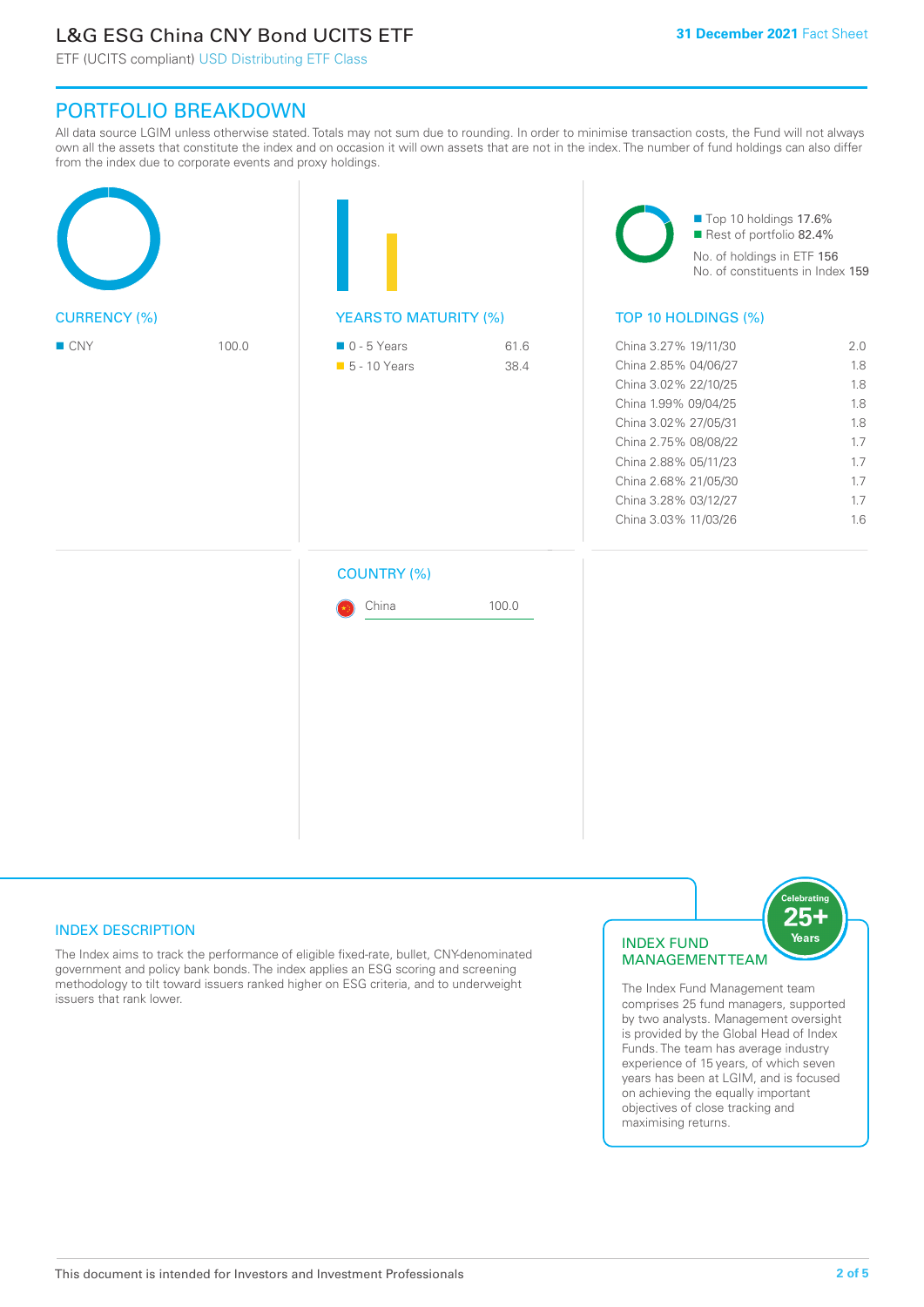# L&G ESG China CNY Bond UCITS ETF

ETF (UCITS compliant) USD Distributing ETF Class

#### KEY RISKS

- The value of an investment and any income taken from it is not guaranteed and can go down as well as up; you may not get back the amount you originally invested.
- An investment in the ETF involves a significant degree of risk. Any decision to invest should be based on the information contained in the relevant prospectus. Prospective investors should obtain their own independent accounting, tax and legal advice and should consult their own professional advisers to ascertain the suitability of the ETF as an investment.
- Investing in emerging market government and policy bank bonds will expose the ETF to any political, social and economic instability in the relevant countries. Investing in the Chinese Interbank Bond Market via Bond Connect is subject to regulatory risk. The governing rules and regulations of this regime may be subject to change with minimal notice and have the potential to be applied retrospectively. Any suspension imposed by the Chinese authorities on the trading of securities via Bond Connect would have adverse implications for the acquisition and disposition of the ETF's assets.
- Changes to interest rates will have a significant impact on bond prices and the ETF's value.
- If a bond issuer fails to make scheduled coupon payments or fails to repay the principal amount of a bond at maturity (i.e. is in "default"), this may significantly impact the ETF's value.
- Bond markets can be "illiquid" (i.e. have limited trading activity) which may mean that the ETF is not able to buy and sell bonds at fair prices.
- Third party service providers (such as counterparties entering into financial derivative instruments with the ETF or the ETF's depositary) may go bankrupt and fail to pay money due to the ETF or return property belonging to the ETF.
- If the Index provider stops calculating the Index or if the ETF's license to track the Index is terminated, the ETF may have to be closed.
- It may not always be possible to buy and sell ETF shares on a stock exchange or at prices closely reflecting the NAV.
- There is no capital guarantee or protection on the value of the ETF. Investors can lose all the capital invested in the ETF.
- Please refer to the "Risk Factors" section of the Issuer's Prospectus and the Fund Supplement.

For mo[re inf](https://www.lgimetf.com/)ormation, please refer to the key investor information document on our website M

#### TRADING INFORMATION

| <b>Exchange</b>           | <b>Currency ISIN</b> |                                   | <b>SEDOL</b>         | <b>Ticker Bloomberg</b> |
|---------------------------|----------------------|-----------------------------------|----------------------|-------------------------|
| London Stock Exchange USD |                      | IE00BLRPOL76                      | BMHMZG3 DRGN DRGN LN |                         |
| London Stock Exchange GBP |                      | IE00BLRPOL76                      | BMVSW99 DRGG DRGG LN |                         |
| Deutsche Börse            | EUR                  | IE00BLRPOL76 BMHMZF2 DRGN DRGN GY |                      |                         |
| Borsa Italiana            | EUR                  | <b>IFOOBL RPOL 76</b>             | BMHMZD0 DRGN DRGN IM |                         |
| <b>SIX Swiss Exchange</b> | CHF.                 | IE00BLRPOL76                      | BI FHF63             | DRGN DRGN SW            |

The currency shown is the trading currency of the listing.



#### SPOTLIGHT ON LEGAL & GENERAL INVESTMENT MANAGEMENT

We are one of Europe's largest asset managers and a major global investor, with assets under management of £1,326.8 billion (as at 30 June 2021). We work with a wide range of global clients, including pension schemes, sovereign wealth funds, fund distributors and retail investors.

Source: LGIM internal data as at 30 June 2021. The AUM disclosed aggregates the assets managed by LGIM in the UK, LGIMA in the US and LGIM Asia in Hong Kong. The AUM includes the value of securities and derivatives positions.

#### COUNTRY REGISTRATION



#### AVAILABILITY

| <b>ISA</b> eligible             | Yes |
|---------------------------------|-----|
| SIPP eligible                   | Yes |
| <b>UK Fund Reporting Status</b> | Yes |

#### TO FIND OUT MORE





Call **0345 070 8684**



Lines are open Monday to Friday 8.30am to 6.00pm. We may record and monitor calls. Call charges will vary.

#### **Index Disclaimer**

Information has been obtained from sources believed to be reliable but J.P. Morgan does not warrant its completeness or accuracy. The Index is used with permission. The Index may not be copied, used, or distributed without J.P. Morgan's prior written approval. Copyright 2021, J.P. Morgan Chase & Co. All rights reserved.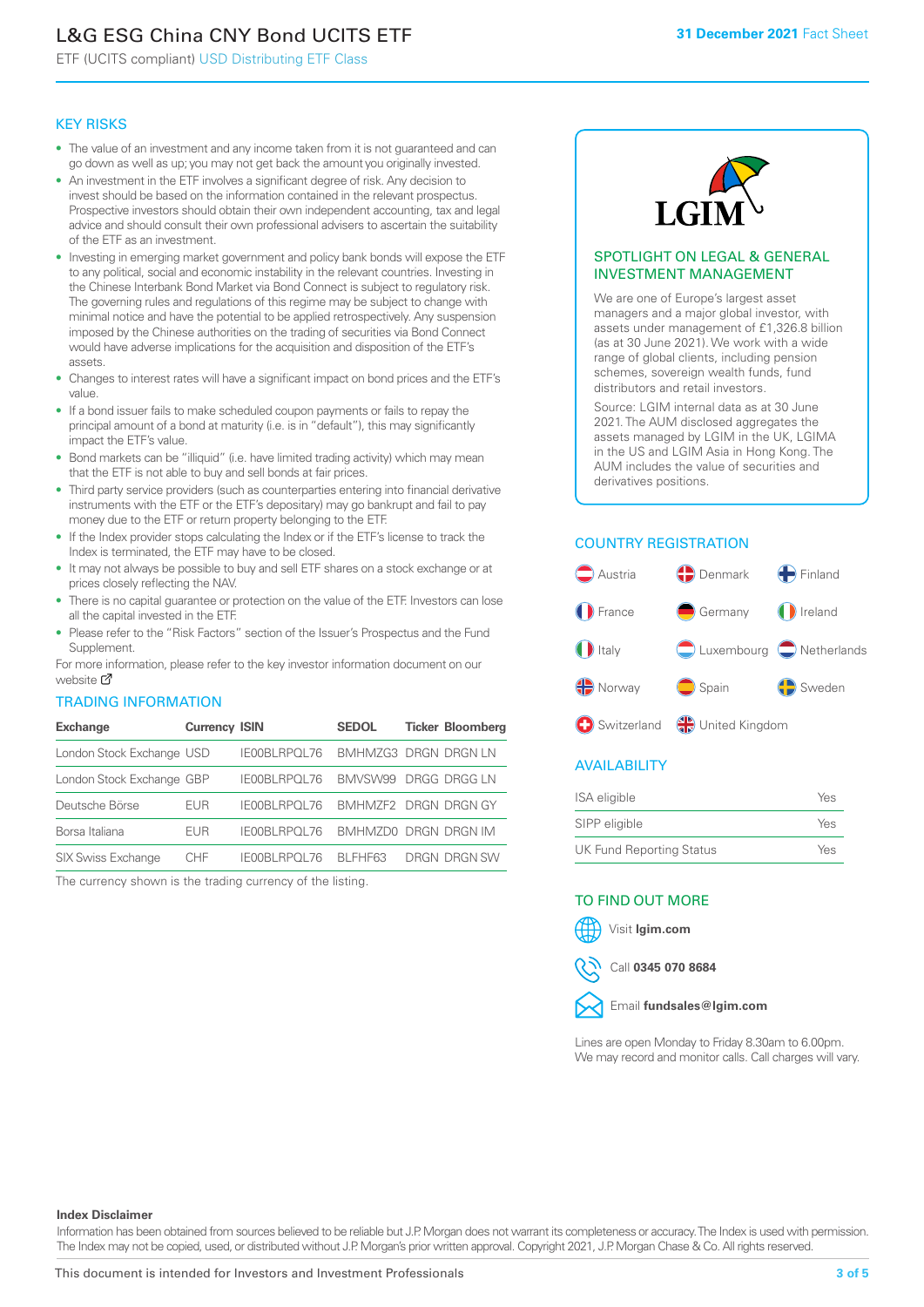# L&G ESG China CNY Bond UCITS ETF

ETF (UCITS compliant) USD Distributing ETF Class

#### **Important Information**

A copy of the English version of the prospectus of the Fund is available on LGIM Fund Centre and may also be obtained from Legal & General Investment Management, 2 Dublin Landings, Office 1-W-131, North Dock, Dublin 1, Ireland. Where required under national rules, the key investor information document will also be available in the local language of the relevant EEA Member State. A summary of investor rights associated with an investment in the Fund shall be available from www. lgim.com/investor\_rights

We are also obliged to disclose that the Management Company has the right to terminate the arrangements made for marketing.

A decision may be taken at any time to terminate the arrangements made for the marketing of the Fund in any EEA Member State in which it is currently marketed. In such circumstances, Shareholders in the affected EEA Member State will be notified of this decision and will be provided with the opportunity to redeem their shareholding in the Fund free of any charges or deductions for at least 30 working days from the date of such notification.

This is a marketing communication. Please refer to the prospectus of the Fund and to the KIID before making any final investment decisions.

**In the United Kingdom and outside the European Economic Area,** this document is issued by Legal & General Investment Management Limited, authorised and regulated by the Financial Conduct Authority, No. 119272. Registered in England and Wales No. 02091894 with registered office at One Coleman Street, London, EC2R 5AA.

**In the European Economic Area,** this document is issued by LGIM Managers (Europe) Limited, authorised by the Central Bank of Ireland as a UCITS management company (pursuant to European Communities (Undertakings for Collective Investment in Transferable Securities) Regulations, 2011 (S.I. No. 352 of 2011), as amended) and as an alternative investment fund manager with "top up" permissions which enable the firm to carry out certain additional MiFID investment services (pursuant to the European Union (Alternative Investment Fund Managers) Regulations 2013 (S.I. No. 257 of 2013), as amended). Registered in Ireland with the Companies Registration Office (No. 609677). Registered Office: 70 Sir John Rogerson's Quay, Dublin, 2, Ireland. Regulated by the Central Bank of Ireland (No. C173733).

LGIM Managers (Europe) Limited operates a branch network in the European Economic Area, which is subject to supervision by the Central Bank of Ireland. In Italy, the branch office of LGIM Managers (Europe) Limited is subject to limited supervision by the Commissione Nazionale per le società e la Borsa ("CONSOB") and is registered with Banca d'Italia (no. 23978.0) with registered office at Via Uberto Visconti di Modrone, 15, 20122 Milan, (Companies' Register no. MI - 2557936). In Germany, the branch office of LGIM Managers (Europe) Limited is subject to limited supervision by the German Federal Financial Supervisory Authority ("BaFin"). In the Netherlands, the branch office of LGIM Managers (Europe) Limited is subject to limited supervision by the Dutch Authority for the Financial Markets ("AFM") and it is included in the register held by the AFM and registered with the trade register of the Chamber of Commerce under number 74481231. Details about the full extent of our relevant authorisations and permissions are available from us upon request. For further information on our products (including the product prospectuses), please visit our website.

The shares (the "Shares") discussed in this document are issued in relation to the relevant sub-fund (or share class(es) thereof) described in this document (together, the "Fund").

Copyright © 2022 Legal & General. This document is subject to copyright. Any unauthorised use is strictly prohibited. All rights are reserved.

**No investment advice:** We are required to clarify that we are not acting for you in any way in relation to the investment or investment activity to which this document relates. In particular, we will not provide any investment services to you and or advise you on the merits of, or make any recommendation to you in relation to, the terms of any transaction. None of our representatives are authorised to behave in any way which would lead you to believe otherwise. We are not, therefore, responsible for providing you with the protections afforded to some of our clients and you should seek your own independent legal, investment and tax or other advice as you see fit.

**United States information:** This document is not, and under no circumstances is to be construed as, an advertisement or any other step in furtherance of a public offering of shares in the United States or any province or territory thereof, where none of the Fund or the Shares are authorised or registered for distribution and where no prospectus of the Fund has been filed with any securities commission or regulatory authority. Neither this document nor any copy hereof should be taken, transmitted or distributed (directly or indirectly) into the United States. Neither the Fund nor any of the Shares have been or will be registered under the United States Securities Act of 1933 or the Investment Company Act of 1940 or qualified under any applicable state securities statutes.

**No guarantee of accuracy:** This document may contain independent market commentary prepared by us based on publicly available information. We do not warrant, guarantee or otherwise confirm the accuracy or correctness of any information contained herein and any opinions related to product or market activity may change. Any third party data providers used to source the information in this document make no warranties or claims of any kind relating to such data.

**Historical performance** is no indication of future performance: Any historical performance included in this document may be based on back testing. Back testing is the process of evaluating an investment strategy by applying it to historical data to simulate what the performance of such strategy would have been. However, back tested performance is purely hypothetical and is provided in this document solely for informational purposes. Back tested data does not represent actual performance and should not be interpreted as an indication of actual or future performance.

**No offer for sale:** The information contained in this document is neither an offer for sale nor a solicitation of an offer to buy securities. This document should not be used as the basis for any investment decision.

**Risk Warnings:** The Shares are products involving a significant degree of risk and may not be suitable for all types of investor. Any decision to invest should be based on the information contained in the prospectus of the Fund (or any supplements thereto) which includes, inter alia, information on certain risks associated with an investment. The price of any securities may go up or down and an investor may not get back the amount invested. Investors should only invest in a currency-hedged share class if they are willing to forego potential gains from appreciations in the currencies in which the Fund's assets are denominated against the currency of denomination of the relevant hedged share class. Currency hedging employed with respect to the hedged share classes aims to reduce currency risk rather than to eliminate it completely. Investors should also refer to the risk factor entitled "Currency" in the section of the Prospectus entitled "Risk Factors".

**Prospectus:** Investors should refer to the section entitled "Risk Factors" in the Fund's prospectus for further details of these and other risks associated with an investment in the Shares. The information in this document is designed solely for use in the relevant countries in which the Fund has been registered for public distribution and is not intended for residents of any other countries. The distribution of the prospectus and the offering, sale and delivery of Shares in other jurisdictions may be restricted by law.

**For United Kingdom investors:** The Fund is a recognised scheme under section 264 of the Financial Services and Markets Act 2000 and so the prospectus may be distributed to investors in the United Kingdom. Copies of all documents (i.e. the prospectus, the key investor information document, the latest annual audited report and financial statements and semi-annual unaudited report and financial statements and the constitution) are available in the United Kingdom from www.lgim.com.